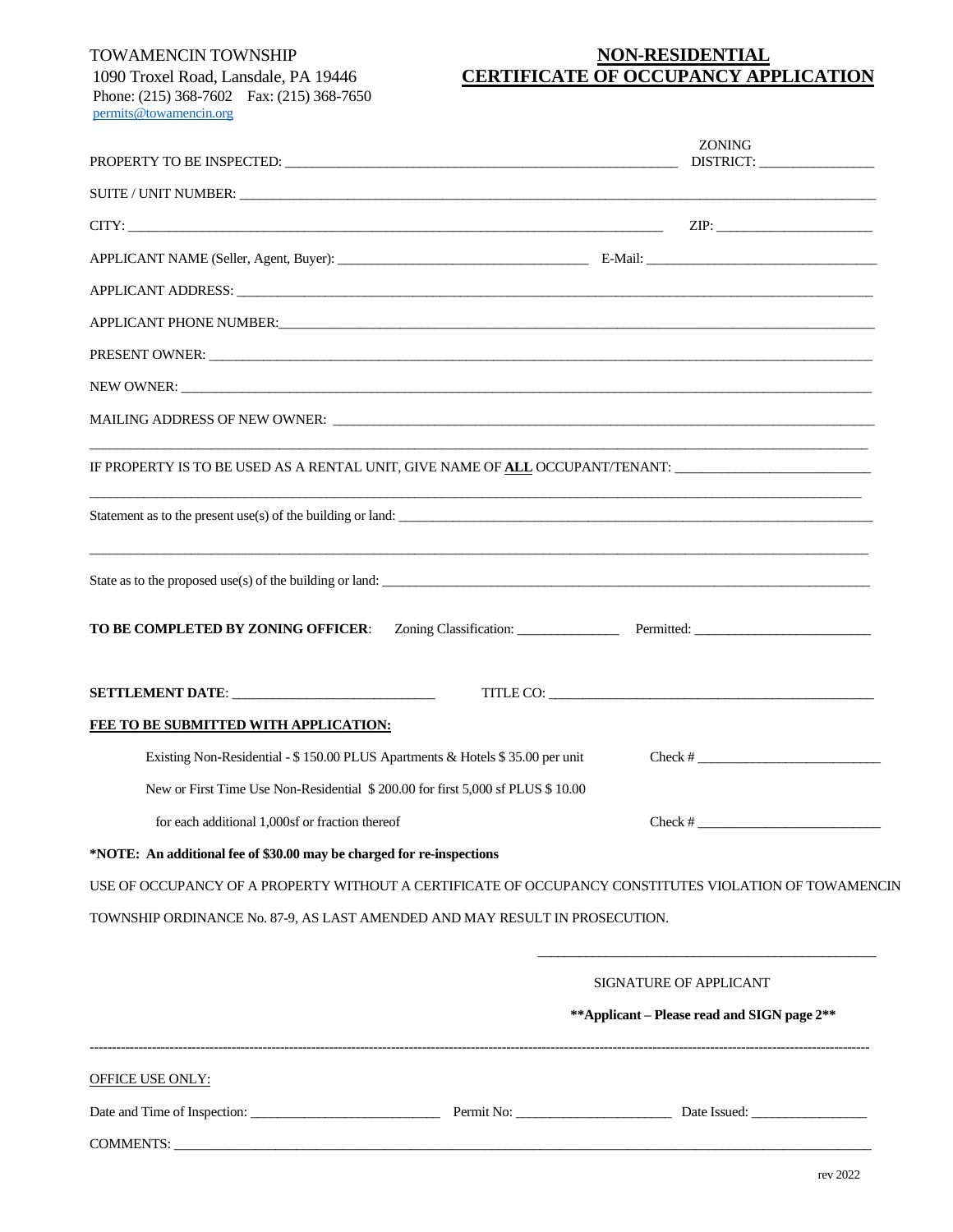#### **INSPECTIONS**

Validity of a Certificate of Occupancy is contingent upon compliance with all Towamencin Twp. Ordinances. Property owner is responsible for this compliance.

NON-RESIDENTIAL INSPECTIONS: Non-residential properties will be required to be in compliance with all Towamencin Township Ordinances and with Commonwealth of Pennsylvania Labor and Industry requirements. At the time of application to Towamencin Township, please request the memo of instructions for obtaining a non-residential certificate of occupancy which must be complied with prior to the issuance of a certificate.

- 1. PROPERTY USE IS IN ACCORDANCE WITH ZONING.
- 2. FUNCTIONING SMOKE DETECTOR IN A CENTRAL LOCATION AT EACH LEVEL, INCLUDING BASEMENT. SYSTEM AND TYPE OF SMOKE DETECTOR INSTALLED WHEN STRUCTURE WAS BUILT MUST BE MAINTAINED. WHERE A SECURITY SYSTEM ALSO MONITORS THE SMOKE DETECTORS, PLEASE CALL THE CODE ENFORCEMENT DEPARTMENT FOR SPECIAL INSTRUCTIONS.
- 3. FUNCTIONING SINKS AND TOILETS.
- 4. FUNCTIONING GARBAGE DISPOSAL, IF APPLICABLE.
- 5. WORKING FANS IN NON-VENTILATED BATHROOMS. (BATHROOMS WITH NO OPERATING WINDOWS.)
- 6. HANDRAILS AND/OR GUARDRAILS AT ALL STAIRWAYS.
- 7. NO UNFILLED OPENINGS IN ELECTRIC CIRCUIT BREAKER BOX (MUST BE SWITCHES OR BLANKS).
- 8. NO VISIBLE OPENINGS IN WALL BOARD.
- 9. NO VISIBLE OPENINGS IN EXTERIOR, WHICH ALLOW WEATHER TO BREACH THE INTERIOR.
- 10. NO VISIBLE EXPOSED/UNCAPPED ELECTRIC WIRES OR UNCOVERED RECEPTACLES.
- 11. PRESSURE RELIEF VALVE ON HOT WATER HEATERS MUST HAVE A DROP PIPE 6" FROM THE FINISHED FLOOR.
- 12. IRON GAS PIPES MUST BE GROUNDED.
- 13. SUMP PUMP DISCHARGES TO EXTERIOR OF BUILDING. **(NOT INTO SANITARY SEWER PIPE)**
- 14. FIRE RATED DOOR AND ASSEMBLY BETWEEN USAGES.
- 15. GUARD RAIL 42" HEIGH REQUIRED AT ALL BALCONIES, MEZZINENE AND DECKS ABOVE 30" FROM FINISHED FLOOR OR GRADE.
- 16. SANITARY SEWER VENT FOR ALL SANITARY SEWER CONNECTIONS TO THE PUBLIC SEWER SYSTEM, THE YARD VENT FROM THE WASTE WATER PIPE TO ABOVE GRADE, MUST BE ABOVE GROUND AND CAPPED. ALTHOUGH LANDSCAPING MAY EXIST AROUND THE VENT, THE LANDSCAPING, OR ANYTHING ELSE, MAY NOT COVER THE VENT.
- 17. DOWN SPOUTS ALL DOWN SPOUTS MUST BE DISCHARGING TO OR INTO THE GROUND, THE STREET, OR BE DIRECTLY CONNECTED TO THE STORM WATER SYSTEM. **(NOT INTO SANITARY SEWER PIPES)**
- **18. ALL WALKS, SIDEWALKS, MUST BE FREE OF ALL TRIPPING HAZARDS.**
- 19. FIRE SUPRESSION SYSTEM INSPECTED BY TOWNSHIP FIRE MARSHAL'S OFFICE. PLEASE CALL PRIOR TO USE OF OCCUPANCY INSPECTION TO MAKE APPOINTMENT.
- 20. ALL EMERGENCY LIGHTING / EXIT LIGHTING OPERATING PROPERLY.
- **21. APPLICANT / OWNER MUST CALL TOWNSHIP TO SCHEDULE INSPECTION.**

I HAVE READ THE ABOVE INFORMATION REGARDING INSPECTIONS:

### SIGNATURE OF APPLICANT

\_\_\_\_\_\_\_\_\_\_\_\_\_\_\_\_\_\_\_\_\_\_\_\_\_\_\_\_\_\_\_\_\_\_\_\_\_\_\_\_\_\_\_\_\_\_\_\_\_\_\_\_\_\_\_\_\_\_\_\_\_\_\_\_\_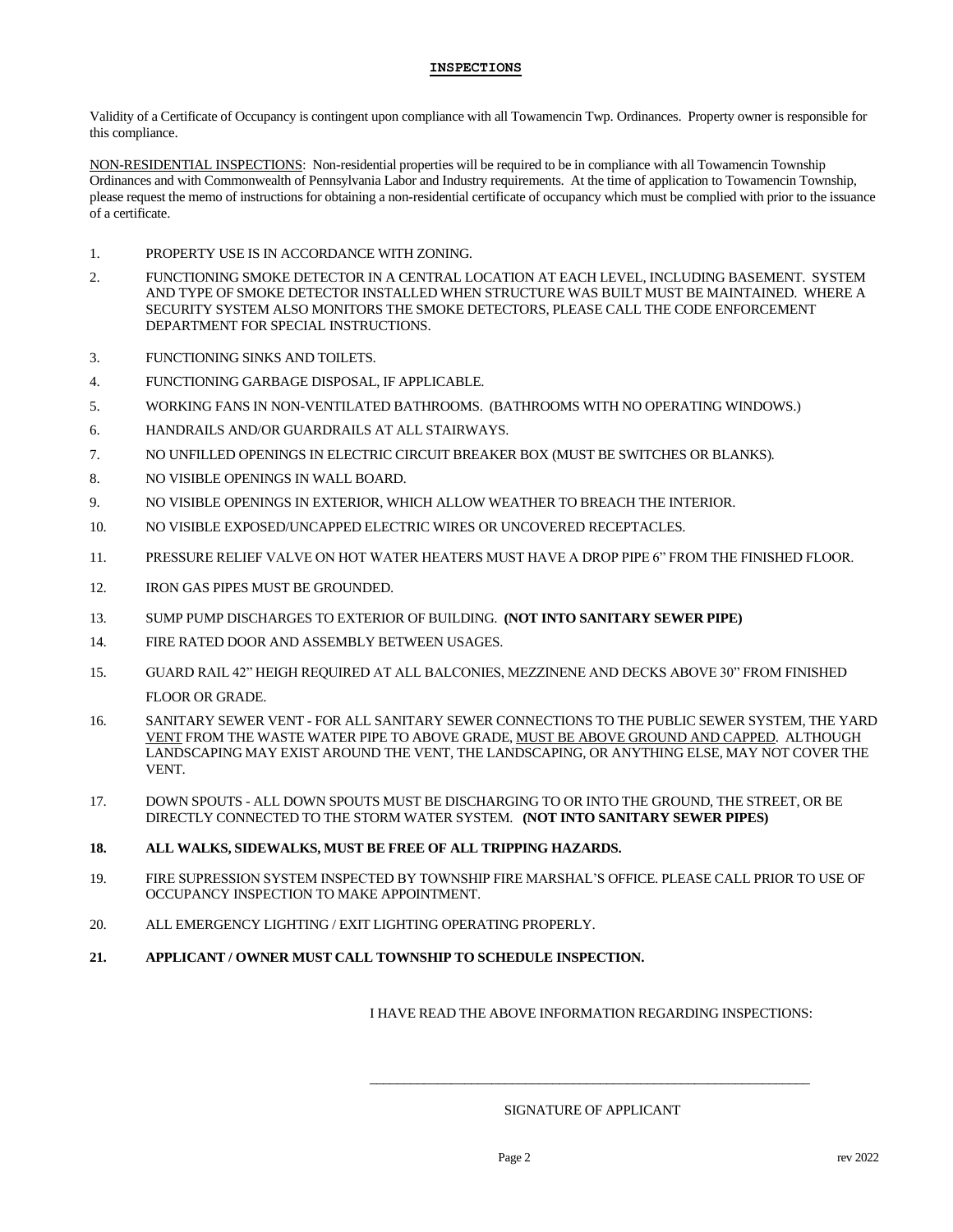# **TOWAMENCIN TOWNSHIP Emergency and Preplan Information Form**

| Facility:           | Phone Number:                                       |
|---------------------|-----------------------------------------------------|
| Address:            |                                                     |
| Type of Facility:   | Number of Daytime Occupants:                        |
| Hours of Operation: | Number of Shifts:<br>Number of Nighttime Occupants: |

| <b>Emergency Contacts</b>                                |                                                                        |  |  |  |  |
|----------------------------------------------------------|------------------------------------------------------------------------|--|--|--|--|
| Building Owner:                                          | Alternate Contact:                                                     |  |  |  |  |
|                                                          |                                                                        |  |  |  |  |
|                                                          |                                                                        |  |  |  |  |
|                                                          |                                                                        |  |  |  |  |
| Alternate Contact:                                       | Alternate Contact:                                                     |  |  |  |  |
|                                                          |                                                                        |  |  |  |  |
|                                                          |                                                                        |  |  |  |  |
|                                                          |                                                                        |  |  |  |  |
|                                                          |                                                                        |  |  |  |  |
|                                                          |                                                                        |  |  |  |  |
| <b>Yes</b><br>No                                         |                                                                        |  |  |  |  |
|                                                          |                                                                        |  |  |  |  |
|                                                          |                                                                        |  |  |  |  |
| Sprinklers, Number of Risers ____________                |                                                                        |  |  |  |  |
| Standpipes, Number of Standpipes ____________            |                                                                        |  |  |  |  |
|                                                          |                                                                        |  |  |  |  |
| Basement, Full Partial                                   |                                                                        |  |  |  |  |
|                                                          |                                                                        |  |  |  |  |
|                                                          |                                                                        |  |  |  |  |
|                                                          |                                                                        |  |  |  |  |
|                                                          |                                                                        |  |  |  |  |
| Please Include 8½x11 Plans of the following:             |                                                                        |  |  |  |  |
| <b>SITE PLAN</b>                                         | FLOOR PLAN including the below information. Please use the appropriate |  |  |  |  |
| number to indicate the location on the plan.<br>showing: |                                                                        |  |  |  |  |

| showing:      | number to indicate the location on the plan. |                                       |          |
|---------------|----------------------------------------------|---------------------------------------|----------|
| Parking Areas | #1 Gas Shut-off                              | #8 Standpipe Locations                |          |
| Driveways     | #2 Main Electrical Shut-off                  | #9 Hazardous Materials                |          |
|               | #3 Domestic Water Shut-off                   | #10 Material Safety Data Sheets       |          |
|               | #4 Fire Alarm Panel Box                      | #11 Internal Fire Walls               |          |
|               | #5 Fire Dept. Connections to                 | #12 Smoke or Heat Activated Fire Door |          |
|               | #6 Sprinkler Riser Locations and             | #13 Knox Box                          |          |
|               | #7 Indicate the area controlled              | #14 Exposures                         |          |
|               | Page 3                                       |                                       | rev 2022 |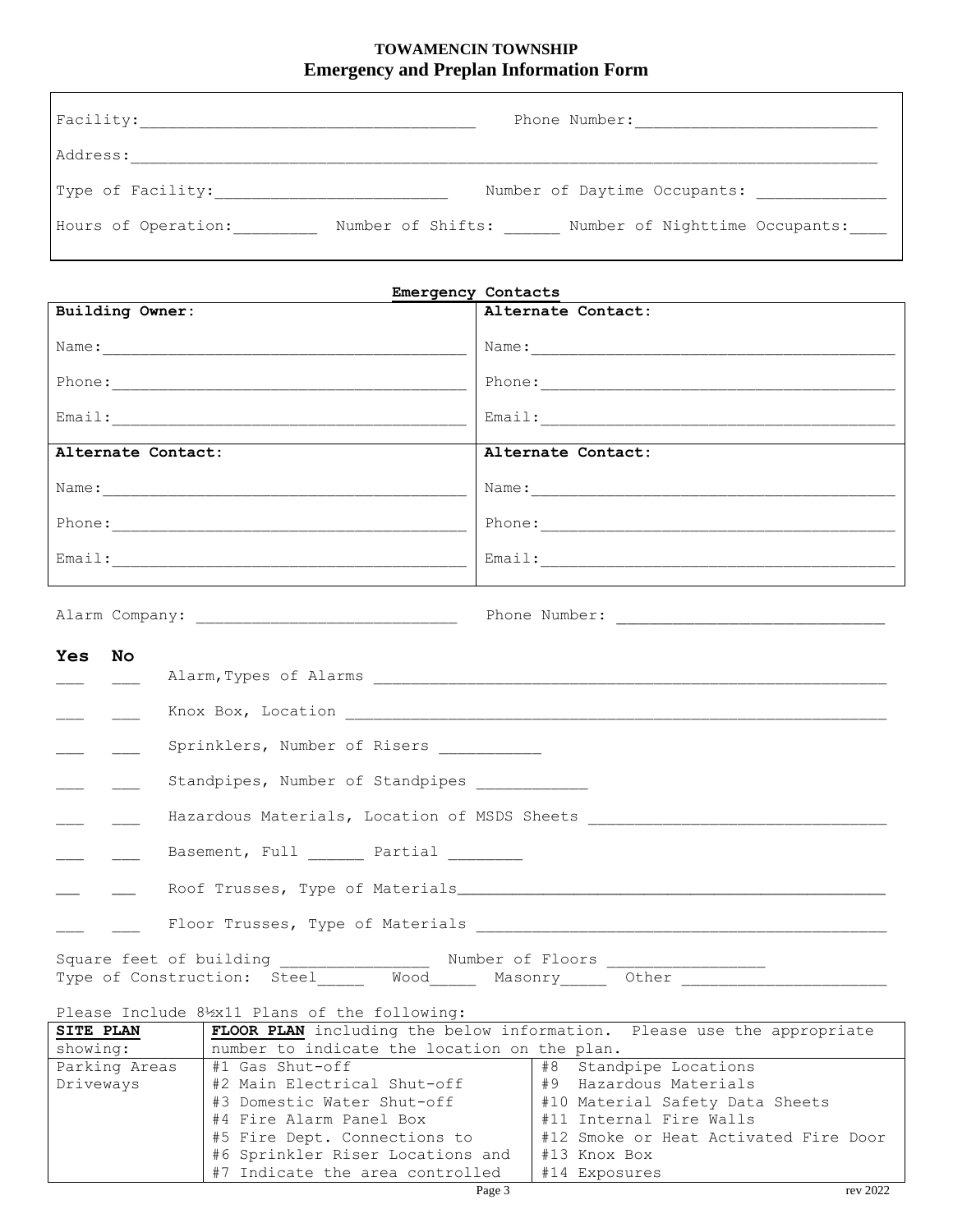# **MEMO**

**To:** Non-Residential users of the Wastewater system of Towamencin Township.

**From:** Towamencin Municipal Authority

Re: Industrial Survey/Discharge Permit Application

Dear Non Residential Use & Occupancy Permit Applicant,

Attached please find the above referenced document. This information is required from all nonresidential users of the wastewater collection and treatment system. Compliance is required under Towamencin Township Ordinance No. 84-6, and, as amended, No. 90-2, No. 94-1, No. 94-14, No. 97- 6, Sections 307 (b, c) and 402 (b) (8) of the Clean Water Act.

In following the requirements of this US EPA mandated program; all non-residential customers of the wastewater system must be permitted. This application and survey is for that permit. Once the completed Survey/Application is returned to Towamencin Township, a non-residential user wastewater discharge permit will be issued by The Towamencin Municipal Authority for your business location. This is not the Use and Occupancy permit, but a Wastewater Discharge Permit.

Currently, there are no costs associated with this application or issuance of the Wastewater Discharge Permit.

Please feel free to call 215-855-8165 if you have any questions regarding this program or need assistance in completing this application.

> **2225 Kriebel Road, Lansdale PA 19446 Phone 215 855-8165**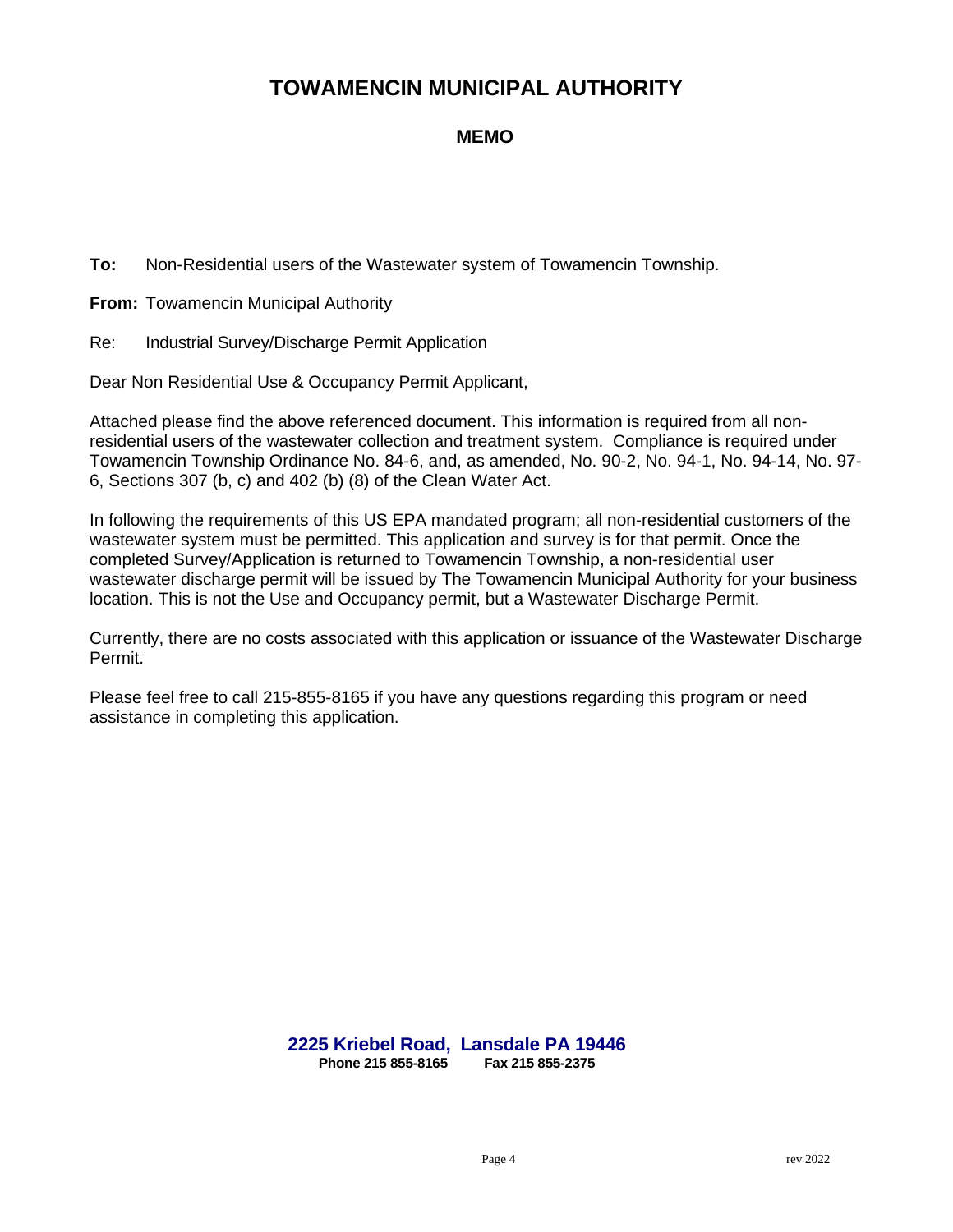# INDUSTRIAL SURVEY/DISCHARGE PERMIT APPLICATION

| A.1 | <b>SITE</b><br><b>ADDRESS:</b>           | <b>COMPANY NAME</b>    |                            |  |  |  |
|-----|------------------------------------------|------------------------|----------------------------|--|--|--|
|     |                                          | STREET #, STREET       |                            |  |  |  |
|     |                                          | CITY/, STATE, ZIP      |                            |  |  |  |
|     |                                          | <b>TOWNSHIP</b>        |                            |  |  |  |
| A.2 | <b>OWNER/LANDLORD</b><br><b>ADDRESS:</b> | STREET #, STREET       |                            |  |  |  |
|     |                                          | CITY, STATE, ZIP       |                            |  |  |  |
| A.3 | <b>SEWER BILLING</b><br><b>ADDRESS:</b>  | STREET #, STREET       |                            |  |  |  |
|     |                                          | CITY, STATE, ZIP       |                            |  |  |  |
|     |                                          | <b>BILLING CONTACT</b> |                            |  |  |  |
| A.4 | <b>CONTACT#1:</b>                        | <b>NAME</b>            | PHONE #                    |  |  |  |
|     |                                          | <b>TITLE</b>           |                            |  |  |  |
|     | <b>CONTACT#2:</b>                        | <b>NAME</b>            | PHONE #                    |  |  |  |
|     |                                          | <b>TITLE</b>           |                            |  |  |  |
|     | <b>CONTACT#3:</b>                        | <b>NAME</b>            | PHONE #                    |  |  |  |
|     |                                          | <b>TITLE</b>           |                            |  |  |  |
|     | TO BE COMPLETED BY TMA:                  |                        |                            |  |  |  |
|     |                                          |                        |                            |  |  |  |
|     |                                          |                        | DATE PERMIT ISSUED: \\ \\] |  |  |  |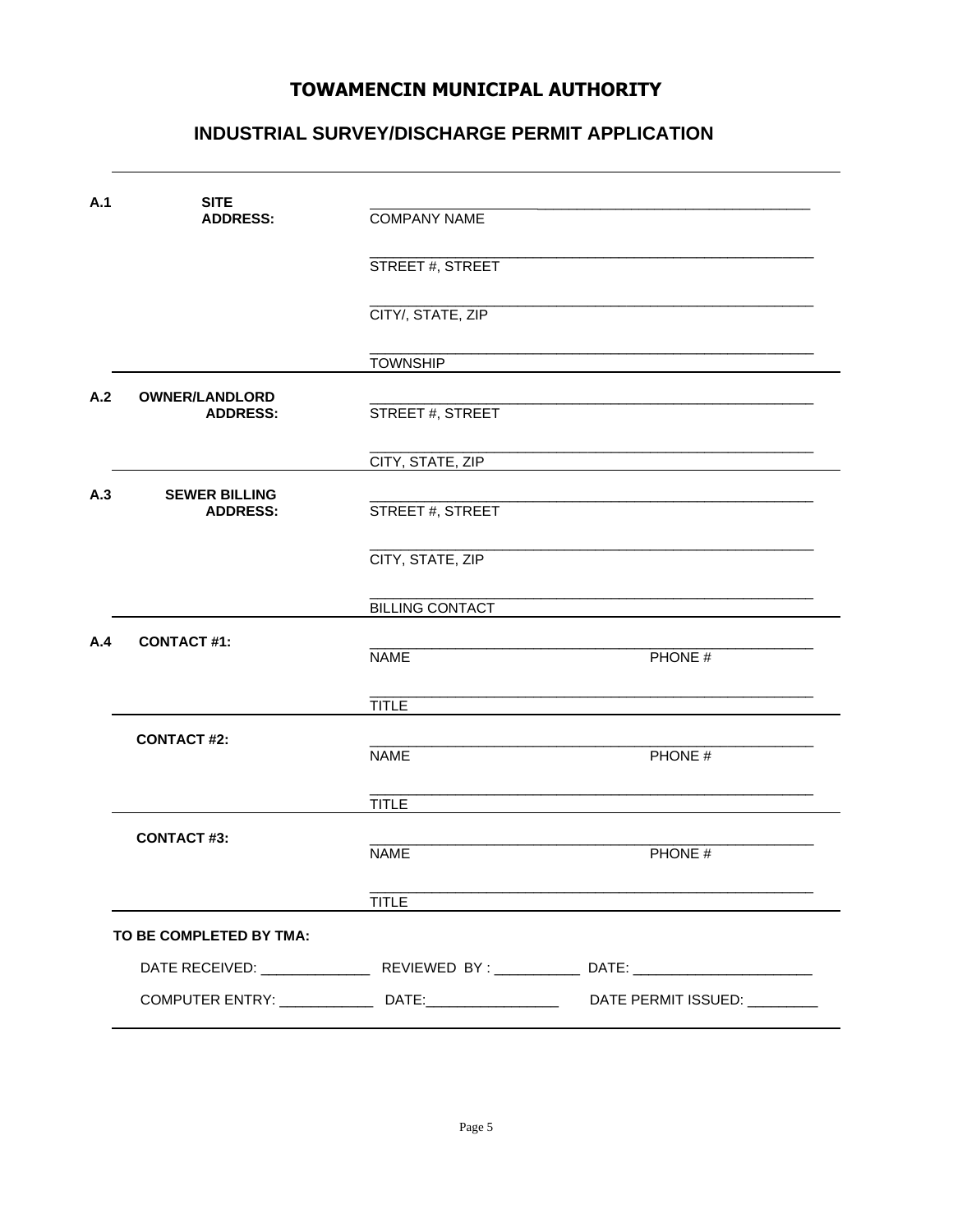**Note to Signing Official:** In accordance with Title 40 of the Code of Federal Regulations Part 403, Section 403.14, information and data provided in this questionnaire which identifies the nature and frequency of discharge shall be available to the public without restriction. Requests for confidential treatment of other information shall be governed by procedures specified in 40 CFR Part 2. Should a discharge permit be required by your facility, the information in this questionnaire will be used to issue the permit.

This is to be signed by an authorized official of your firm after adequate completion of this form and review of the information by the signing official.

I have personally examined and am familiar with the information submitted in this document and attachments. I believe that the submitted information is true, accurate, and complete. I am aware that there are significant penalties for submitting false information, including the possibility of fine and/or imprisonment.

\_\_\_\_\_\_\_\_\_\_\_\_\_\_\_\_\_\_\_\_\_\_\_\_\_\_\_\_\_\_\_\_\_\_\_\_ \_\_\_\_\_\_\_\_\_\_\_\_\_\_\_\_\_\_\_\_\_

Signature of Official **Date** (Seal, if applicable)

# **GENERAL INFORMATION:**

**B.1** Provide a brief narrative description of the manufacturing, production, and/or service activities your firm conducts:

\_\_\_\_\_\_\_\_\_\_\_\_\_\_\_\_\_\_\_\_\_\_\_\_\_\_\_\_\_\_\_\_\_\_\_\_\_\_\_\_\_\_\_\_\_\_\_\_\_\_\_\_\_\_\_\_\_\_\_\_\_\_\_\_\_\_\_\_\_\_\_\_\_\_\_\_\_\_\_\_\_\_\_\_\_\_ \_\_\_\_\_\_\_\_\_\_\_\_\_\_\_\_\_\_\_\_\_\_\_\_\_\_\_\_\_\_\_\_\_\_\_\_\_\_\_\_\_\_\_\_\_\_\_\_\_\_\_\_\_\_\_\_\_\_\_\_\_\_\_\_\_\_\_\_\_\_\_\_\_\_\_\_\_\_\_\_\_\_\_\_\_\_ \_\_\_\_\_\_\_\_\_\_\_\_\_\_\_\_\_\_\_\_\_\_\_\_\_\_\_\_\_\_\_\_\_\_\_\_\_\_\_\_\_\_\_\_\_\_\_\_\_\_\_\_\_\_\_\_\_\_\_\_\_\_\_\_\_\_\_\_\_\_\_\_\_\_\_\_\_\_\_\_\_\_\_\_\_\_ \_\_\_\_\_\_\_\_\_\_\_\_\_\_\_\_\_\_\_\_\_\_\_\_\_\_\_\_\_\_\_\_\_\_\_\_\_\_\_\_\_\_\_\_\_\_\_\_\_\_\_\_\_\_\_\_\_\_\_\_\_\_\_\_\_\_\_\_\_\_\_\_\_\_\_\_\_\_\_\_\_\_\_\_\_\_ \_\_\_\_\_\_\_\_\_\_\_\_\_\_\_\_\_\_\_\_\_\_\_\_\_\_\_\_\_\_\_\_\_\_\_\_\_\_\_\_\_\_\_\_\_\_\_\_\_\_\_\_\_\_\_\_\_\_\_\_\_\_\_\_\_\_\_\_\_\_\_\_\_\_\_\_\_\_\_\_\_\_\_\_\_\_ \_\_\_\_\_\_\_\_\_\_\_\_\_\_\_\_\_\_\_\_\_\_\_\_\_\_\_\_\_\_\_\_\_\_\_\_\_\_\_\_\_\_\_\_\_\_\_\_\_\_\_\_\_\_\_\_\_\_\_\_\_\_\_\_\_\_\_\_\_\_\_\_\_\_\_\_\_\_\_\_\_\_\_\_\_\_

**B.2** When did/will your firm start operation at this location?

**B.3** Indicate the total number of employees working at your firm.

Part Time:

Full Time: **Example 20**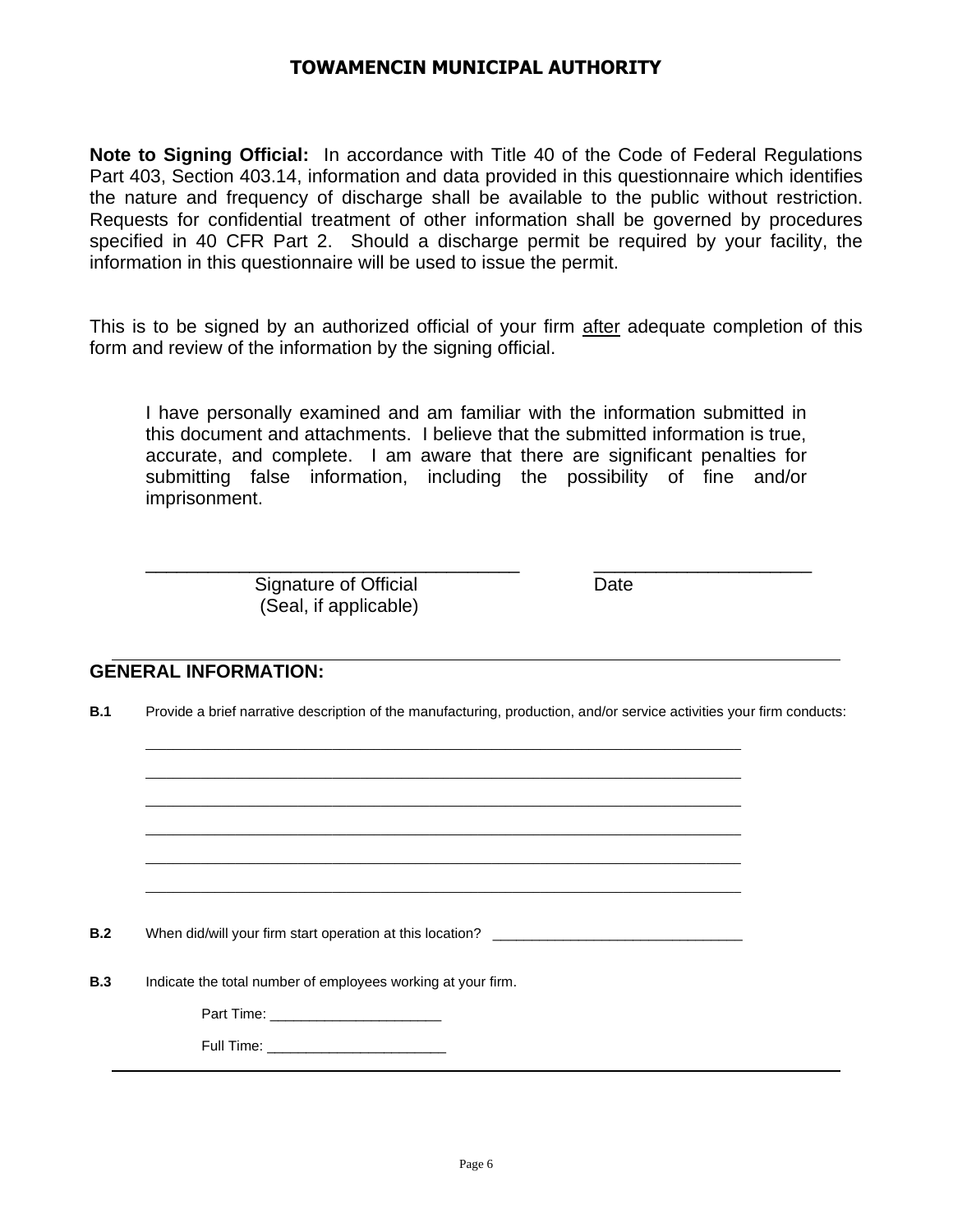**C.1** If your facility employs processes in any of the 52 industrial categories or business activities listed below, place a check beside each category or business activity which applies.

| Adhesives & Sealants Manufacturing<br>Aluminum Forming<br>Automove Repair<br>Bakery<br>Batteries Manufacturing/Recycling<br><b>Bottler or Packaging Company</b><br><b>Brewery</b><br>Car Wash<br>Coil Coating or Can Making<br><b>Copper Forming</b><br>Dairy Products<br>Doctor, Dentist, Physical Therapist<br>Veterinarian<br>Electric & Electronic Components<br>Electroplating<br><b>Equipment Repair</b><br><b>Explosives Manufacturing</b><br><b>Fertilizer Manufacturing</b><br>Food-Bulk Processor<br><b>Glass Manufacturing</b><br>Gum & Wood Chems. Manufacturing<br><b>Industrial Laundry</b><br>Ink Formulation<br>Inorganic Chemicals Manufacturing<br>Iron & Steel Manufacturing<br>Laundromat<br>Leather Tanning & Finishing | Machine Shop<br><b>Mechanical Products Manufacturing</b><br><b>Metal Finishing</b><br>Metal Molding & Casting<br>Nonferrous Metals Manufacturing<br><b>Organic Chemicals Manufacturing</b><br><b>Paint Formulation</b><br>Pesticides Manufacturing<br>Petroleum Refining<br>Pharmaceuticals<br>Photograph Developing<br>Photographic Supplies Manufacturing<br><b>Plastic &amp; Synthetic Materials</b><br>Manufacturing<br><b>Plastics Processing</b><br>Porcelain Enameling<br>Printing & Publishing<br>Pulp, Paper, & Paperboard<br>Manufacturing<br>Restaurant or Cafeteria<br><b>Rubber Manufacturing</b><br>Slaughter/Meat Packing/Rendering<br>Soaps & Detergents Manufacturing<br><b>Steam Electric Generation</b><br><b>Textile Mills</b><br><b>Woodworking Shop</b> |
|----------------------------------------------------------------------------------------------------------------------------------------------------------------------------------------------------------------------------------------------------------------------------------------------------------------------------------------------------------------------------------------------------------------------------------------------------------------------------------------------------------------------------------------------------------------------------------------------------------------------------------------------------------------------------------------------------------------------------------------------|-------------------------------------------------------------------------------------------------------------------------------------------------------------------------------------------------------------------------------------------------------------------------------------------------------------------------------------------------------------------------------------------------------------------------------------------------------------------------------------------------------------------------------------------------------------------------------------------------------------------------------------------------------------------------------------------------------------------------------------------------------------------------------|
|----------------------------------------------------------------------------------------------------------------------------------------------------------------------------------------------------------------------------------------------------------------------------------------------------------------------------------------------------------------------------------------------------------------------------------------------------------------------------------------------------------------------------------------------------------------------------------------------------------------------------------------------------------------------------------------------------------------------------------------------|-------------------------------------------------------------------------------------------------------------------------------------------------------------------------------------------------------------------------------------------------------------------------------------------------------------------------------------------------------------------------------------------------------------------------------------------------------------------------------------------------------------------------------------------------------------------------------------------------------------------------------------------------------------------------------------------------------------------------------------------------------------------------------|

**C.2** Pretreatment devices used for treating wastewater or sludge. Check as many as appropriate.

|  | Air Floatation<br>Centrifuge<br><b>Chemical Precipitation</b> |  | Sedimentation<br>Septic Tank<br>Solvent Separation |
|--|---------------------------------------------------------------|--|----------------------------------------------------|
|  | Chlorination                                                  |  | Spill Protection                                   |
|  | <b>Cyclone Filtration</b>                                     |  | Sump                                               |
|  | Filtration                                                    |  | Biological Treatment;                              |
|  | <b>Flow Equalization</b>                                      |  | Type:                                              |
|  | Grease or Oil Separation;                                     |  | Rainwater Diversion or Storage                     |
|  | Type:                                                         |  | <b>Other Chemical Treatment;</b>                   |
|  | Grease Trap                                                   |  | Type:                                              |
|  | <b>Grit Removal</b>                                           |  | <b>Other Physical Treatment;</b>                   |
|  | Ion Exchange                                                  |  | Type:                                              |
|  | Neutralization, pH correct                                    |  | Other;                                             |
|  | Ozonation                                                     |  | Type:                                              |
|  | <b>Reverse Osmosis</b>                                        |  | No Pretreatment Provided                           |
|  | Screen                                                        |  |                                                    |